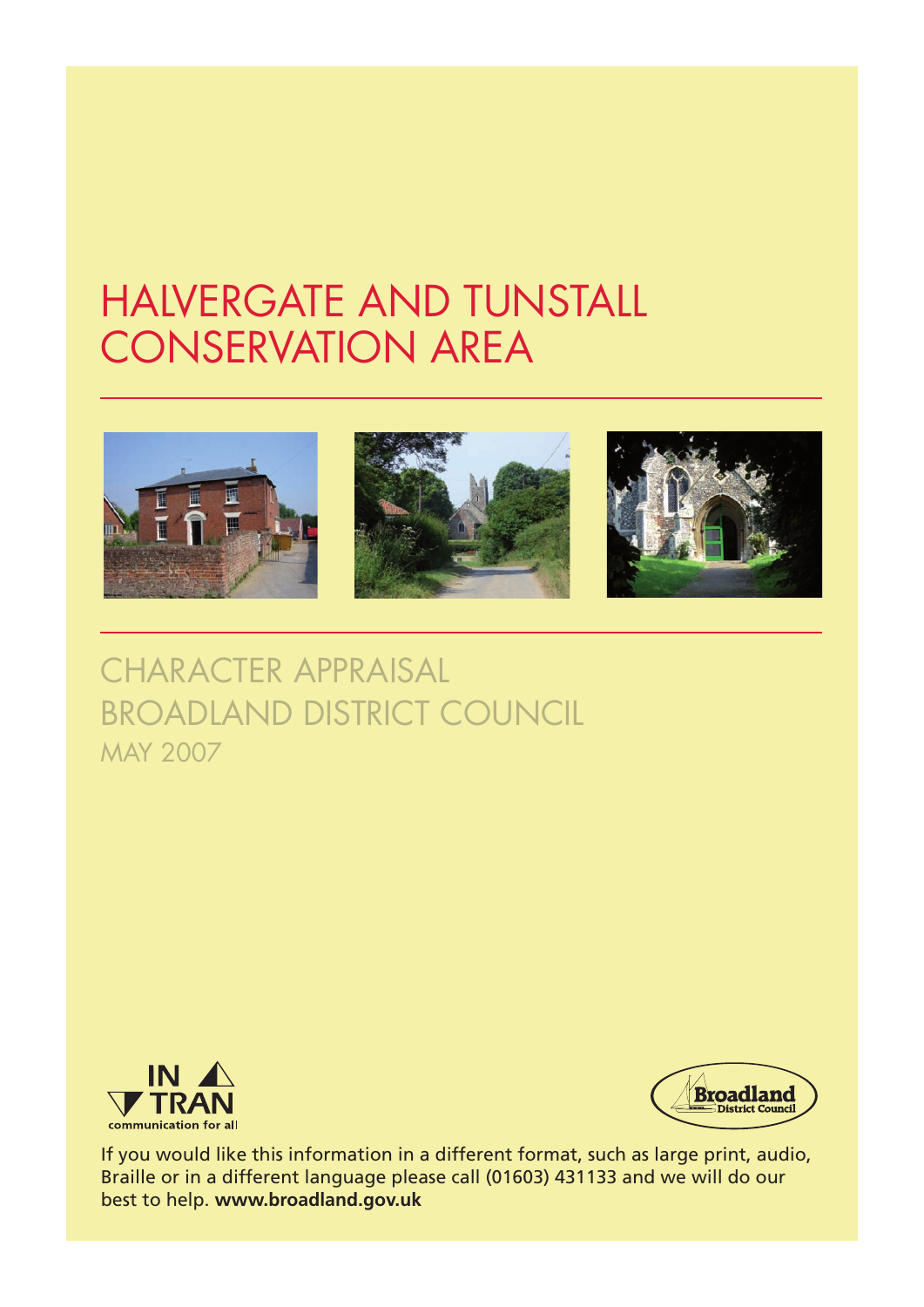## HALVERGATE AND TUNSTALL CONSERVATION AREA CHARACTER APPRAISAL

# **CONTENTS**

| 1. Introduction           |  |
|---------------------------|--|
| 2. Historical Development |  |
| 3. Location and Setting   |  |
| Form and Character        |  |
| 4. Halvergate             |  |
| 5. Tunstall               |  |
| 6. Traditional materials  |  |
| 7. Modern developments    |  |
| 8. Things which detract   |  |

### APPENDICES

| A. The effect of designation   |  |
|--------------------------------|--|
| <b>B.</b> Listed Buildings     |  |
| C. Other buildings of interest |  |

### MAPS

| ii. Significant trees | i. Conservation Area Boundary |
|-----------------------|-------------------------------|
|                       |                               |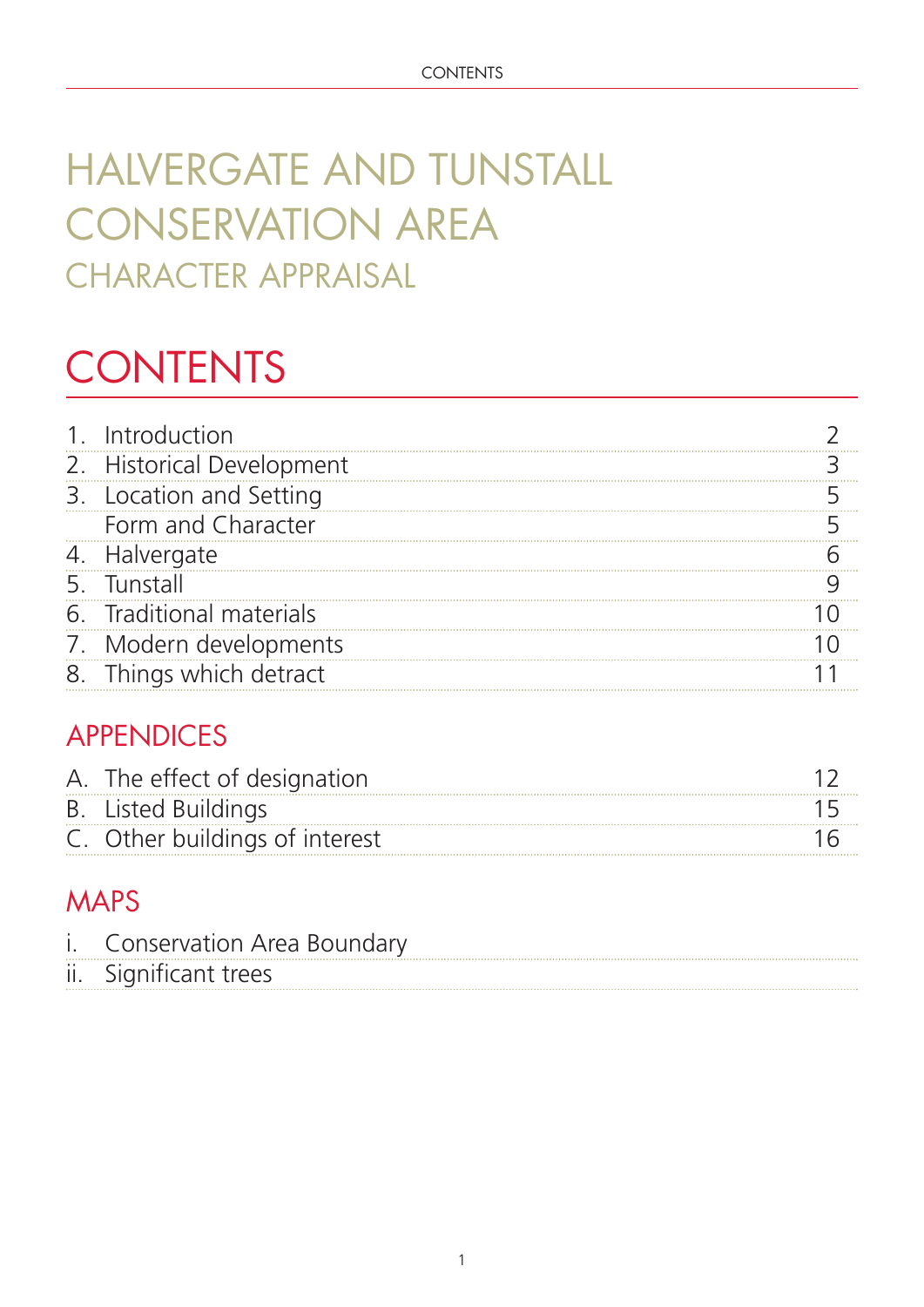## HALVERGATE AND TUNSTALL CONSERVATION AREA CHARACTER APPRAISAL

### 1. INTRODUCTION

A Conservation Area is defined as "an area of special architectural or historic interest, the character of which it is desirable to preserve or enhance". The conservation of the historic environment can enhance the quality of life of those who live or work in the area and, by attracting visitors, can benefit the local economy. Under the 1990 Planning (Listed Buildings and Conservation Areas) Act, Local Authorities are required to review existing Conservation Areas and, where appropriate, consider the designation of new ones.

The District Council is committed to the protection and enhancement of the historic environment of Broadland and has already designated a number of Conservation Areas, which it is currently reviewing. It believes that Halvergate and Tunstall have a particular character worthy of conservation. This statement presents the case for their designation as a Conservation Area and sets out boundaries for the area and recommendations for its enhancement.

The special quality of a Conservation Area derives from a number of factors, some of which may be more significant than others in a particular area. They may include:

- the architectural quality of the buildings themselves
- the materials of which they are made
- their relationship with one another and their setting
- the character of the spaces between buildings, including walls, hedges and trees and ground surface materials
- views both within the area and from outside.

In Halvergate and Tunstall there are a number of buildings significant in their own right: some Listed, some not. But the special character of both settlements derives principally from the way in which groups of buildings are set in the landscape and are separated from each other by open spaces and trees. Modern residential development in Halvergate has already led to the erosion of some of these separating spaces: further development would put at risk the special character of the village.

The boundaries of the Conservation Area are intended to include both groups of buildings of interest which have been identified and the open spaces and trees which form their setting and keep them distinct from each other. On its east side the Conservation Area at Halvergate takes in three small parcels of land in the Broads Authority area which either have been, or might conceivably be, developed. The Conservation Area at Tunstall lies entirely within the Broads Authority area.

Both settlements lie on the route of the Weavers Way long distance footpath.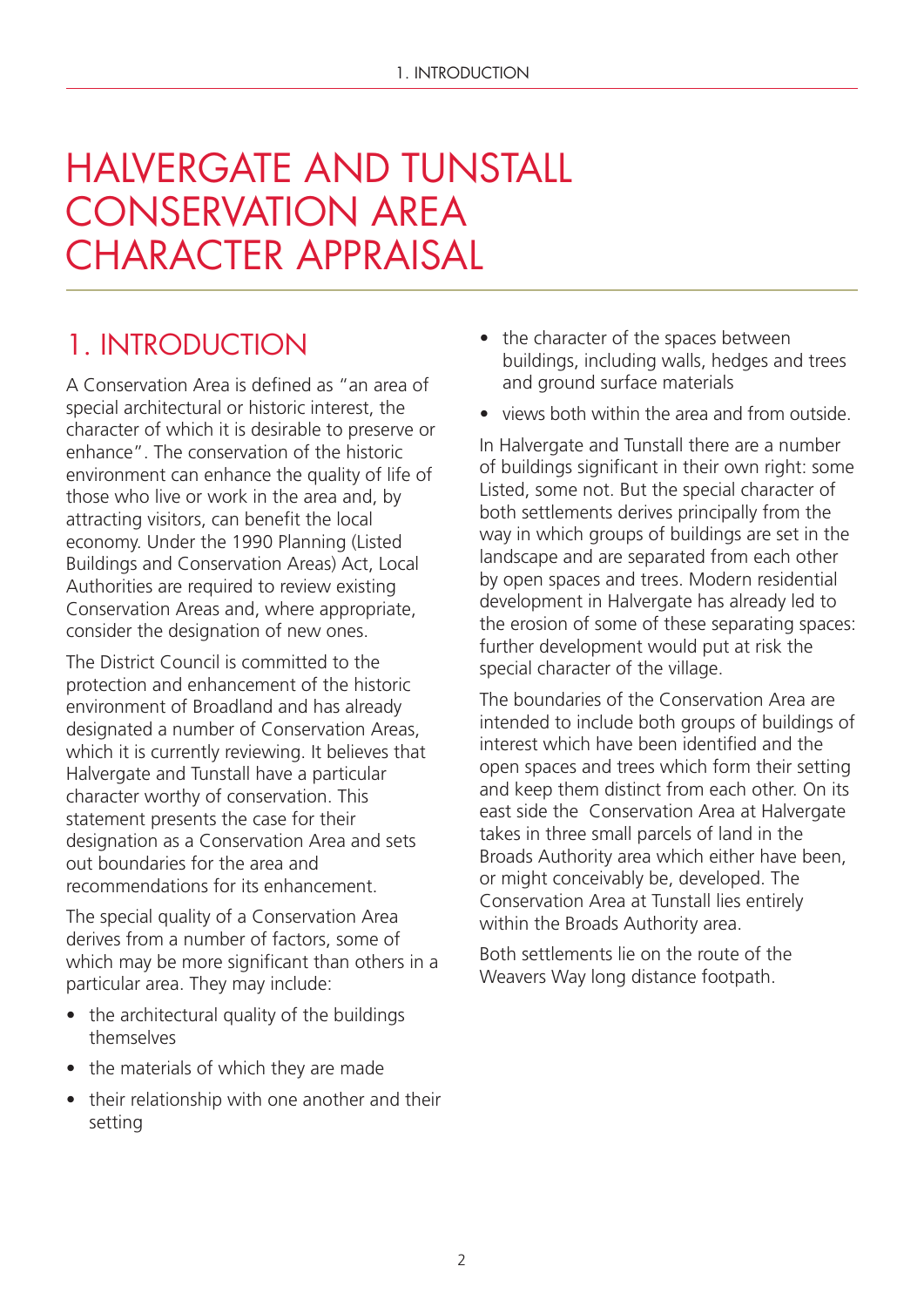### 2. HISTORICAL DEVELOPMENT



*Halvergate and Tunstall on Faden's Map of Norfolk, 1797*

#### **Halvergate**

In the Domesday survey of 1086, the village is called Halfriate. In a document of 1182 it is referred to as Halvergata. Its meaning is uncertain: the first part of the name probably means "half", the second part possibly "gate", interpreted as meaning an island separating the river into two channels, though it has also been suggested that the whole name may mean "half a heriot" (a currency unit: i.e. a reference to the value of the land).

Finds from the Neolithic period (3000 to 1700 BC) have been made in the parish, suggesting prehistoric settlement. Though now three miles south of the river Bure and four miles from the Yare, Halvergate now stands on the western edge of the flat drained marshland stretching to Great Yarmouth, but in its earliest days it

was a sea port. In the thirteenth century it was granted a market charter, but the dominance of Norwich and Great Yarmouth and the decline in agricultural production after the Black Death in 1348 led to its decline. The rich grazing land resulting from the drainage of the marshes has provided the basis for the village's prosperity over the centuries, as may be seen from the prevalence of marshmen and cowkeepers among the occupations listed in the local directories during the nineteenth and early twentieth centuries.

In White's Directory for 1845 the village is described as "a parish and well-built village, 7 miles west of Yarmouth, of 495 souls and 2675 acres, 2/3 of which are marshes." The landowners were Robert Fellowes, Robert Howard, Cyrus Gillett and "a few small owners". The great variety of occupations listed bears witness to the self-sufficiency of village communities before the twentieth century. In addition to eight farmers, including Edward Dawdy, the curate, the schoolmaster and the parish clerk, there were blacksmiths, butchers, joiners, a bricklayer, a basket maker, a corn miller, a beer seller, three victuallers (at the Crown, the Lion and the Hare and Hounds), an "overlooker of the marsh" and " a gentleman".

By the time of the 1864 Directory the village was taking the first steps into a wider world: a carrier is listed (to Yarmouth every Wednesday and Friday) and a postal service is now available (via Norwich and Acle). But it was the coming of the railway, with the nearest station only three and a half miles away at Reedham, that changed radically the way the village related to the outside world. The building of the grand Primitive Methodist Chapel in 1878 confirmed that the "Establishment" no longer held total sway, while the fine new National School on Marsh Lane was to widen the horizons of the younger generation. The reference to a motor engineer and cycle agent (complete with a telephone) and to a post and telegraph call office in Kelly's Directory for 1937 both mark important changes. The population, at 530, was only marginally greater than nearly a century earlier.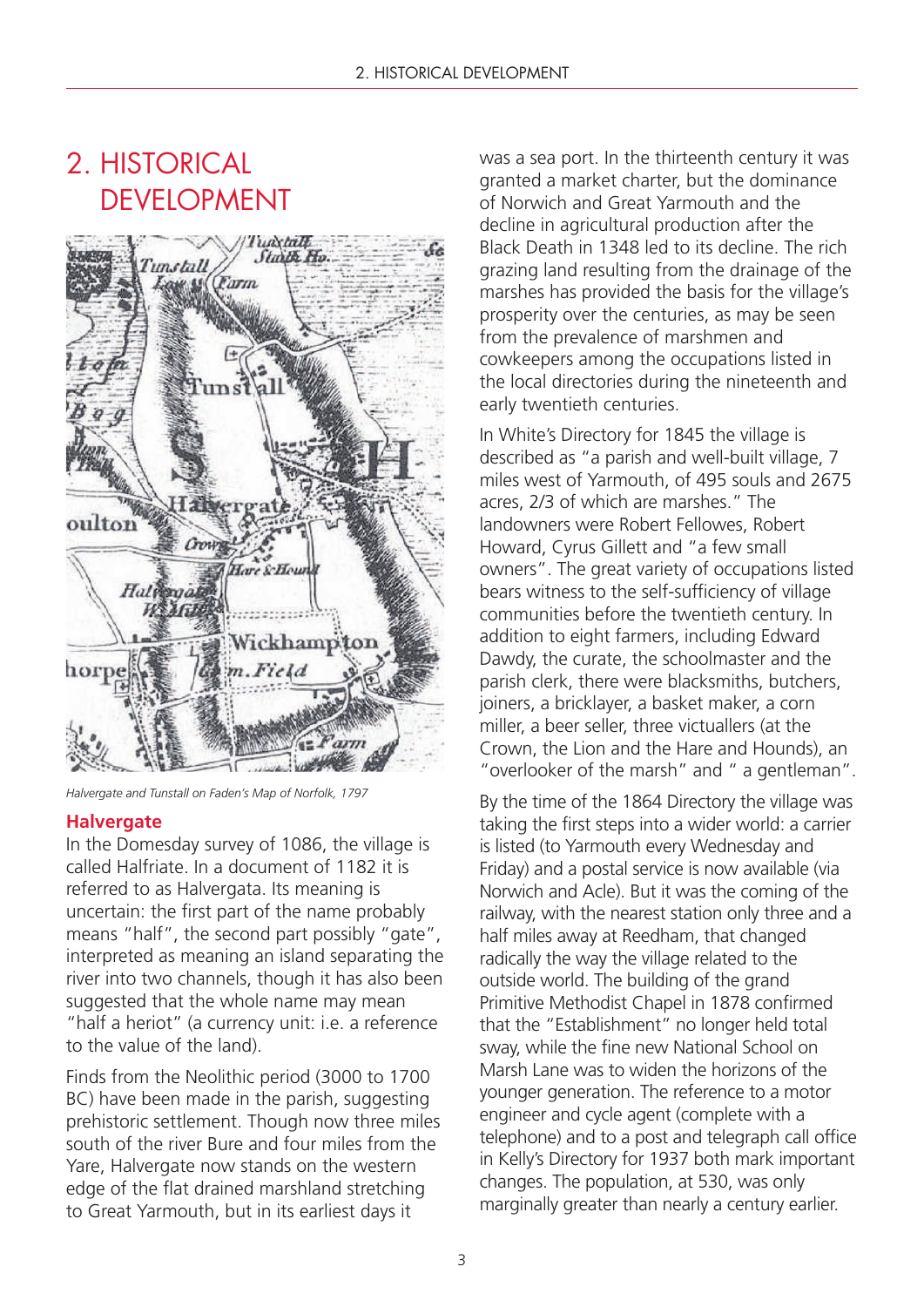The pillbox and Home Guard Post on Marsh Road and the loopholes in the barn at Whiteacres are reminders that in World War II Halvergate was part of the second line of defence in the event of the enemy breaching the east coast defences.



*WWII Loophole in Whiteacres barn*

With the advent of radio between the Wars and of television after the Second World War, and with increasing car ownership, the village became less the sole focus of people's lives. While Church and Chapel, village hall and pub survive, the school and the post office have closed. The rapid mechanisation of agriculture and the reduction in the local work force has led to farm buildings and former workers' cottages being sold for conversion to middle class homes, while many new houses have been built for an increasingly mobile population. By mid-2004, however, the population was estimated at only 535, almost unchanged from more than 60 years earlier.

#### **Tunstall**

The name of this hamlet derives from an Old English word for the site of a farm or for a farmstead.

White's Directory for 1845 describes Tunstall as being "8 miles west of Yarmouth [with] 116 souls and about 1611 acres of land, mostly of the property of Andrew Fountaine Esq." The nave of the church had long been in ruins. The surviving chancel had been walled off in 1705 and was to be extended in 1853. In 1864, according to the Directory for that year,"J Stracey (Bart) [had] a small estate here." Occupations in the parish at this time underline the importance of both the marsh and the river Bure to the local economy: they include two farmers, a marshman, a coal dealer and wherry owner, a victualler (at the Stracey Arms) and the parish clerk. By this time there was a post from Norwich, via Acle.

In 1935 the civil parish of Tunstall was added to that of Halvergate. The chief landowners at this date were Edward Stracey and the Trustees of the late W.W. Key and the Lord of the Manor was Robert More.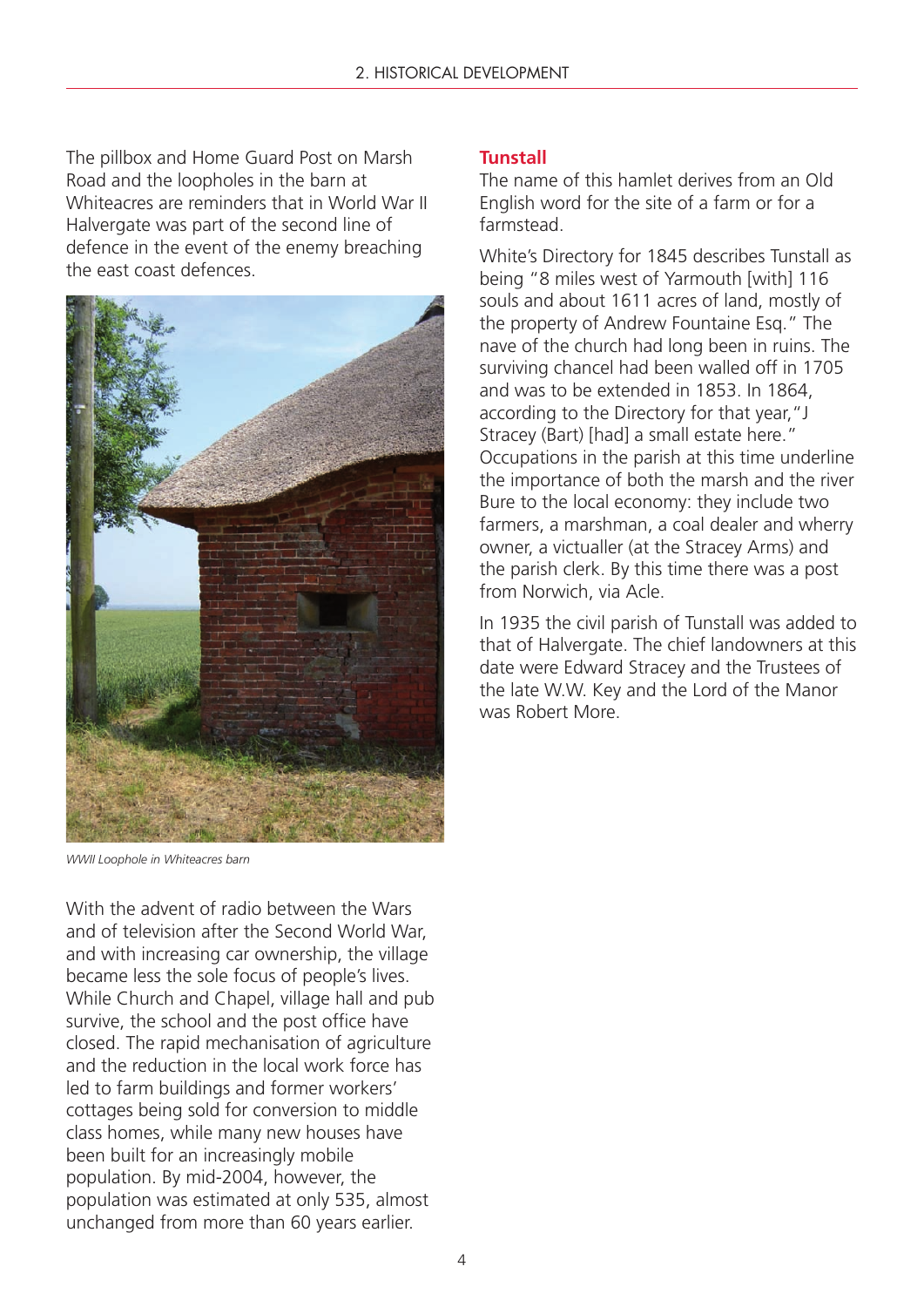### 3. LOCATION AND SETTING



*Halvergate from the marsh*

#### **Halvergate**

Though not more than sixteen miles from Norwich and eight miles from Great Yarmouth, Halvergate is relatively cut off from outside. It is situated on the western edge of the, now drained, great marsh which lies between the rivers Yare to the south and Bure to the north and stretches eastwards to Breydon Water and Great Yarmouth. There are no further villages or roads to the east, while to the south, beyond Freethorpe, travel is confined to the ferry at Reedham. Until the building of the Acle Straight and the Branch Road across the wide marshes, the only land link would have been westwards to Norwich via by-ways and small villages, and eastwards along the Stone Road and the Fleet Dyke to Great Yarmouth.

A sense of isolation is very apparent as one approaches the village across the marshes from the Stracey Arms: the village is set on rising ground against a backdrop of trees, in marked contrast to the flat foreground. The south-western approach on the other hand, whether from Freethorpe or Moulton, is over gently undulating countryside. But here there is a gentle descent towards the junction by the Village Hall before the ground rises again past the church towards the centre of the settlement. Thus from both sides Halvergate has the clear, distinct image of a village "set on a hill". From Tunstall to the north and Wickhampton to the south the approaches to the village roughly follow a level contour along the edge of the marsh to the east.

#### **Tunstall**

The only road access to Tunstall is by way of Halvergate, less than a mile to the south. East of the church, the road dips slightly before rising again and turning north towards Staithe Farm and ending at Tunstall Dyke. Main rail and road cross the dyke, but these seem as if they are intrusions from another world. The only true link here is with the river Bure which, before the coming of modern road transport, was the main outlet for the produce of Tunstall.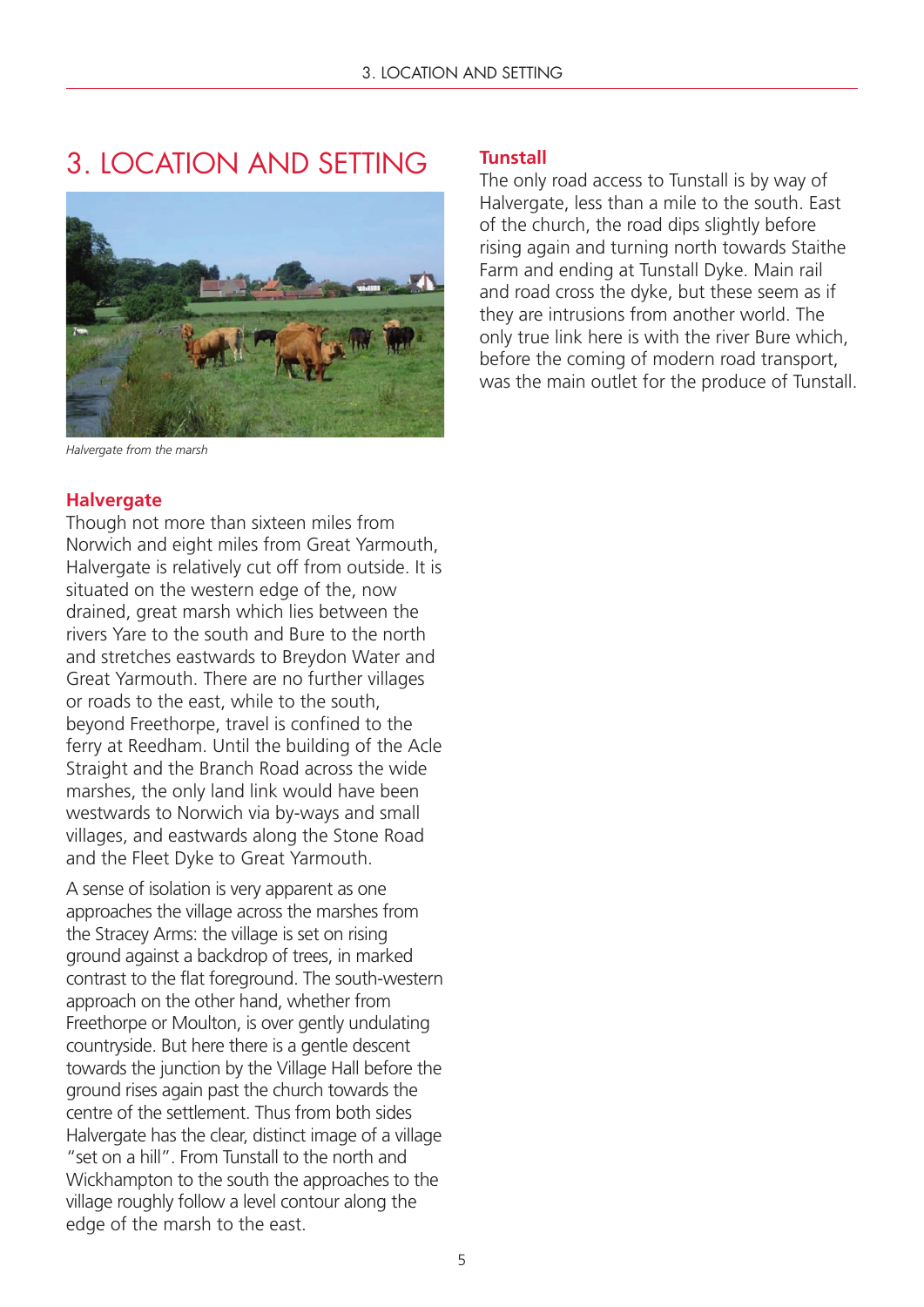### 4. FORM AND CHARACTER: **HAIVERGATE**

Building clusters and associated landscapes, walls and views

Ten clusters of buildings of interest, with associated landscapes, walls and views, have been identified:

### **(i) The Street (west)**

This cluster is centred on the War Memorial at the junction with Sandhole Road. It includes (a) the outstanding group of former barns of Hall Farm, (b) an attractive group of houses and cottages, including the Thatched House and Beechwood House, (c) Stone Cottage and (d) the Church and adjoining cottages. The outbuilding to Pond House, unremarkable in itself, is important in the way it extends out to the street and separates the open spaces on either side. Converting barns to houses must inevitably affect their character, but it may nevertheless be the only way to conserve them.

Important landscape features include (a) the curve and gentle fall of the Street, (b) the pond, the small green in front of the Church, (c) the trees round the Church and behind the Pond and Stone Cottage, (d) the trees and extensive grounds of the Rookery, (e) the green round the War Memorial and the Village Sign, (f) the trees bordering the field east of the War Memorial, (g) the trees in the former entrance to the Hall and (h) the trees and grounds of Beechwood.



*The Sandhole field from The Street*

Important walls include (a) the churchyard wall, (b) the wall north of Blacksmith's Cottage and linking to Swallow Barn, (c) the wall round the former entrance to Halvergate Hall and continuing to an outbuilding along Hall Farm Close. (It is unfortunate that the original gateway has been replaced by one of mediocre design).

Good views include (a) looking north-east from the War Memorial through the trees in to the field and the attractive former "sandhole" beyond, (b) looking south-west from the War Memorial towards the Thatched House and surrounding buildings, (c) looking west down the Street with the Church on the right, (d) looking east up the Street past Church Lodge and the Church (just visible above the trees) with the trees of Beechwood on the right, (e) looking north-east towards Stone Cottage and the pond with the trees behind.

### **(ii)The Street (east)**

This cluster includes Dawdy's Farmhouse (but now without its barn and associated farm buildings to the east), Waycott Forge, two terraces of cottages, the Old Post Office and its outbuildings (those to its east now apparently no longer within its curtilage.) and the Thatched Cottage (in Wickhampton Road). The outbuilding to the Old Post Office is important in the way it extends out to the Street and provides, with Waycott Forge opposite, a visual "pinch point", separating the traditional part of the Street from the modern "suburban" development beyond.

Important landscape features include (a) the chestnut trees in and around the field east of the War Memorial, (b) the trees in the grounds of the Hall and (c) the garden in front of Dawdy's Farmhouse.

Important walls include the garden walls to the Old Post Office.

Good views include (a) looking east along the Street towards Waycott Forge and the outbuilding to the Old Post Office opposite and the Thatched Cottage beyond (b) looking south-west towards the former barns of Hall Farm, with trees on the right.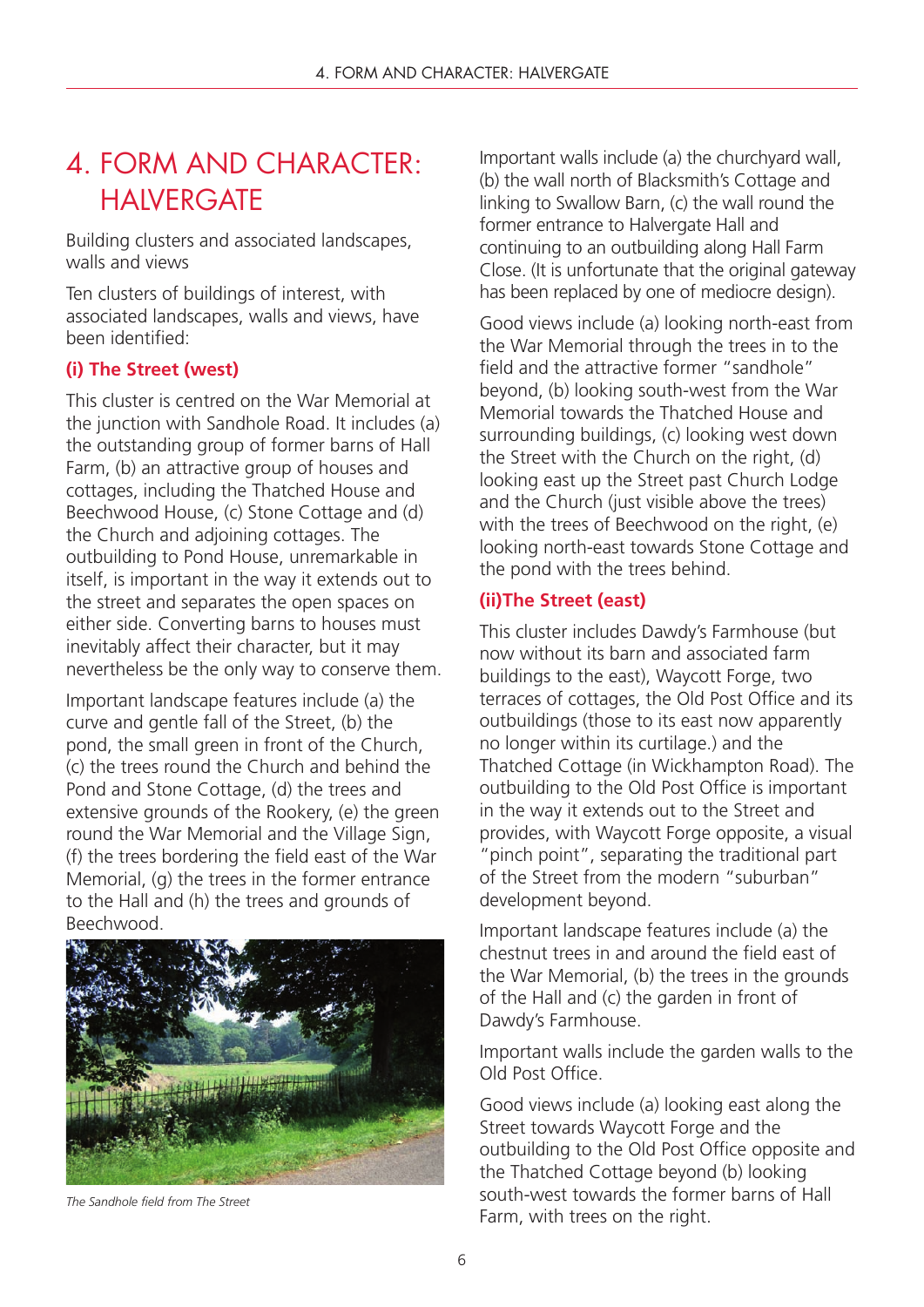### **(iii) The City**

This is a scattered group of cottages in a culde-sac sloping down towards the marshes to the east. At one time it was quite separate from the main village centred on the Street. Then a series of widely spaced pairs of semidetached houses was built in the late nineteenth century along Bakers Road. Finally, the recent development on both sides of Bakers Road, essentially "suburban" in form, has joined these two parts of the village together. However the lie of the land and the "casual" layout of its buildings, gardens and paddocks allows the City to retain much of its essential character.

Important landscape features include (a) the many small open spaces between and behind the houses and (b) the slope down from the junction with Bakers Road coupled with the hedges on either side of the road which clearly separate the City from the main village.



#### *The City*

Good views include (a) looking downhill past Doubleridge and The Cottage towards the marshes beyond and (b) looking north past Red House and Sunny South between further cottages either side to others beyond.

### **(iv) Part of Marsh Road, centred on the Red Lion public house**

This group includes the Red Lion itself set back behind a forecourt, together with Sunnyside next door, Storrs (a substantial house nearly opposite), a cottage and outbuildings adjoining the Laurels, and cottages in Frog's Alley. It also includes, albeit set apart from the others, the Methodist Chapel in Chapel Road. Recent "suburban" development alongside this traditional group has changed its setting.

There is an important piece of wall between the outbuildings west of the Laurels.

Good views include (a) looking from Marsh Road towards the Red Lion public house with the forecourt in front, (b) looking up Chapel Road with the Methodist Chapel on the right, (c) from just past the Chapel looking across the fields towards the marshes beyond, (d) looking eastwards from the junction of Marsh Road and Squires Road down hill to the marshes in the distance.

#### **(v) Crowe's Farm**

Open fields on both sides of Chapel Road separate Crowe's farmhouse and its outbuildings from the village proper. A few houses have recently been built on the north side of the road, joining an earlier pair of semidetached houses. But this part of the village remains essentially open countryside, important to the setting of both village and farm. This would be seriously compromised by further development. Crowe's Farm is an important element in the view of the village from Branch Road.

#### **(vi) Track between Chapel Road and Squire's Road**

This cluster comprises a number of cottages on or adjacent to this unmetalled track, together with pairs of semi-detached inter-war houses and the White House on Squire's Road. An open field still separates the group from the rest of the village, although new houses on the opposite side of Squire's Road all but link it to the converted former school and the modern development along the south side of Marsh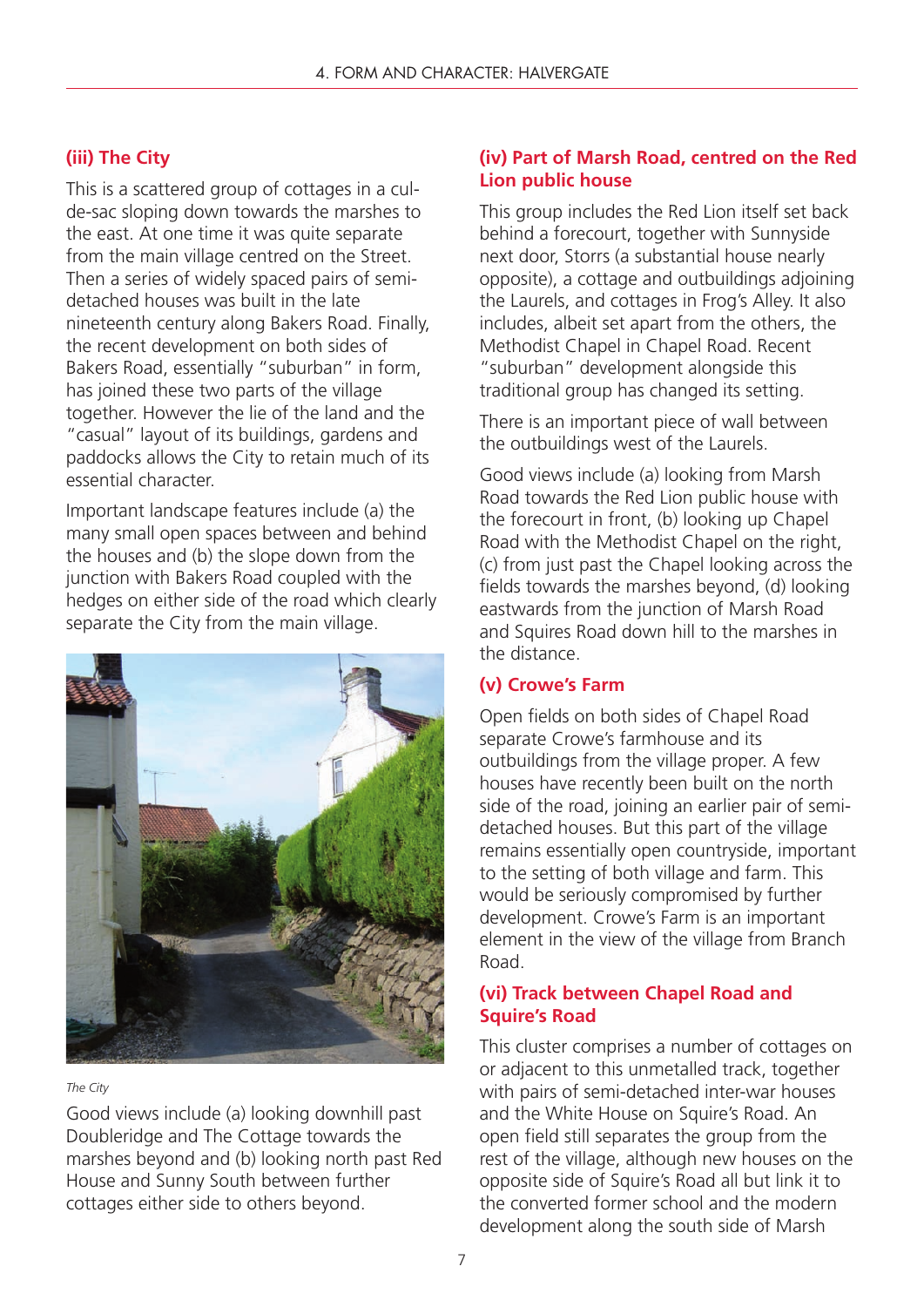Road. Again, further development of these fields would very considerably alter the character of the village.

Important landscape features include (a) trees along the north side of the track, which link up with trees along Squire's Road, (b) the dell on the north side of the track, probably a former sand working.

Good views include (a) looking west from the junction with Chapel Road with cottages on the right, (b) looking north through the trees into the dell.

### **(vii) Halvergate House**

The importance of this group of buildings is recognised by the Listing of the house itself, its garden walls and its barn (now converted). The group also includes two cottages on the opposite side of Squire's Road.

Important landscape features include (a) the open fields to the south on both sides of Squire's Road and (b) the trees along Squires Road.

There is a good view looking north along Squires Road with, on the left, trees and then the garden wall of Halvergate House.

### **(viii) Whiteacres Farm**

This group includes the farmhouse itself and its outbuildings. The low thatched barn hard against Tunstall Road, with the farmhouse and outbuildings beyond give a firm traditional edge to the settlement at its northern approach.

There are important walls running east and south from the thatched barn.

### **(ix) The Rookery**

Though largely hidden by trees this Listed house and its stable block are of special interest in themselves.

Important landscape features include the parkland to the south of the house and the trees within and around it. The trees along the west side of Sandhole Road and behind Stone Cottage are of importance to the village as a whole: any development here would be detrimental to the character of the centre of the village and of its approaches.

Good views include (a) looking south-east from the junction of Marsh Road and Sandhole Road through the trees into the dell opposite the Rookery, (b) looking south from Sandhole Road through the trees towards the former barns of Hall Farm.

### **(x) Halvergate Hall**

Though from many angles hidden from view, this Listed house and its outbuildings are important in their own right.

Important landscape features include the parkland associated with the house and the trees within and around it. These are important both as a setting to the house and as a backdrop and boundary to the south of the village.

There is a good view looking from Wickhampton Road across the park to the Hall.

Good views of the village from outside

These include (a) from Branch Road looking west across the marshes, with Crowe's Farm in the middle distance and the roofs of the village beyond against a backdrop of trees, (b) looking west up Marsh Road with the World War II pill box in the foreground, (c) looking north-east from Mill Road, with the Church among the trees to the left and Halvergate Hall to the right, (d) looking south-east from Moulton Road towards the terraced house on Church Avenue, with the Church tower visible behind the trees beyond, (e) looking south from Tunstall Road with the barn of Whiteacres in the foreground and the farmhouse behind and the former barn of Halvergate House to the left.

### **Important hedgerows**

There are several hedgerows (hedges and trees) which make an important contribution to the character of the village, although they are not directly associated with any of the clusters of buildings identified. They include: (a) along the north side of Marsh Road between Chapel Road and Squires Road, (b) along both side of Marsh Road between Chapel Road and Squires Road, (c) along the east side of Tunstall Road from Marsh Road to Oaklands Close.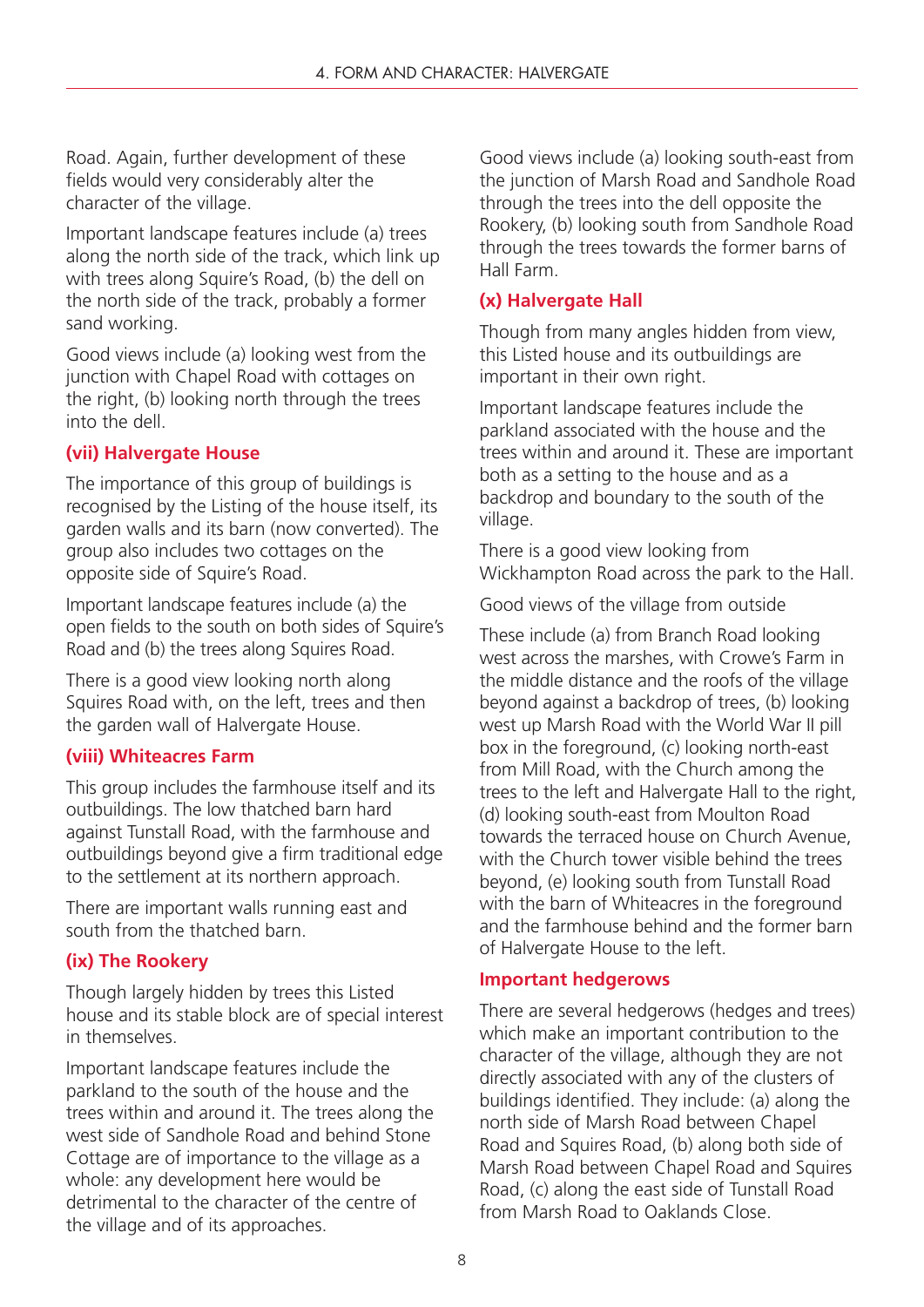### 5. FORM AND CHARACTER: **TUNSTALL**

Tunstall is a small hamlet. The principal cluster of buildings in the Conservation Area includes three Listed buildings in close proximity to one another: the Church, Tunstall Hall and the Manor House. It also includes the barns and other buildings of the two farms, notably the fine Manor barn. There are important trees and hedgerows associated directly with all three buildings. The green triangle at the road junction in front of the Church marks the centre of the settlement. The approach from Halvergate is characterised by hedgerows on either side of the road. The field and its trees south of the Manor House are an essential part of the setting of the barn.

The landscape east of the Church, where the road dips down to the pond, is attractive in itself and it is also an essential part of the setting of the Church. The buildings in this part of the Conservation Area are widely separated: they include a house (formerly two cottages) opposite the pond and a terrace of cottages at the junction of Marsh Road and Low Farm Road. Two pairs of semi-detached houses on Staithe Road dating from the 1930s are included in the Conservation Area because of their relationship to the pond. There are important groups of trees east of Hall Farm, round the pond and on the south side of Marsh Road. There is a "traditional" red telephone box which "punctuates" the scene on the south side of the road east of Hall Farm.



*Tunstall Church*

Good views include (a) on the approach from Halvergate with the ruined church tower among the trees, (b) looking west from the pond towards the Church, (c) looking north over the marshes from the junction with Low Farm Road, (d) looking east from the farm road of Manor Farm to the Church.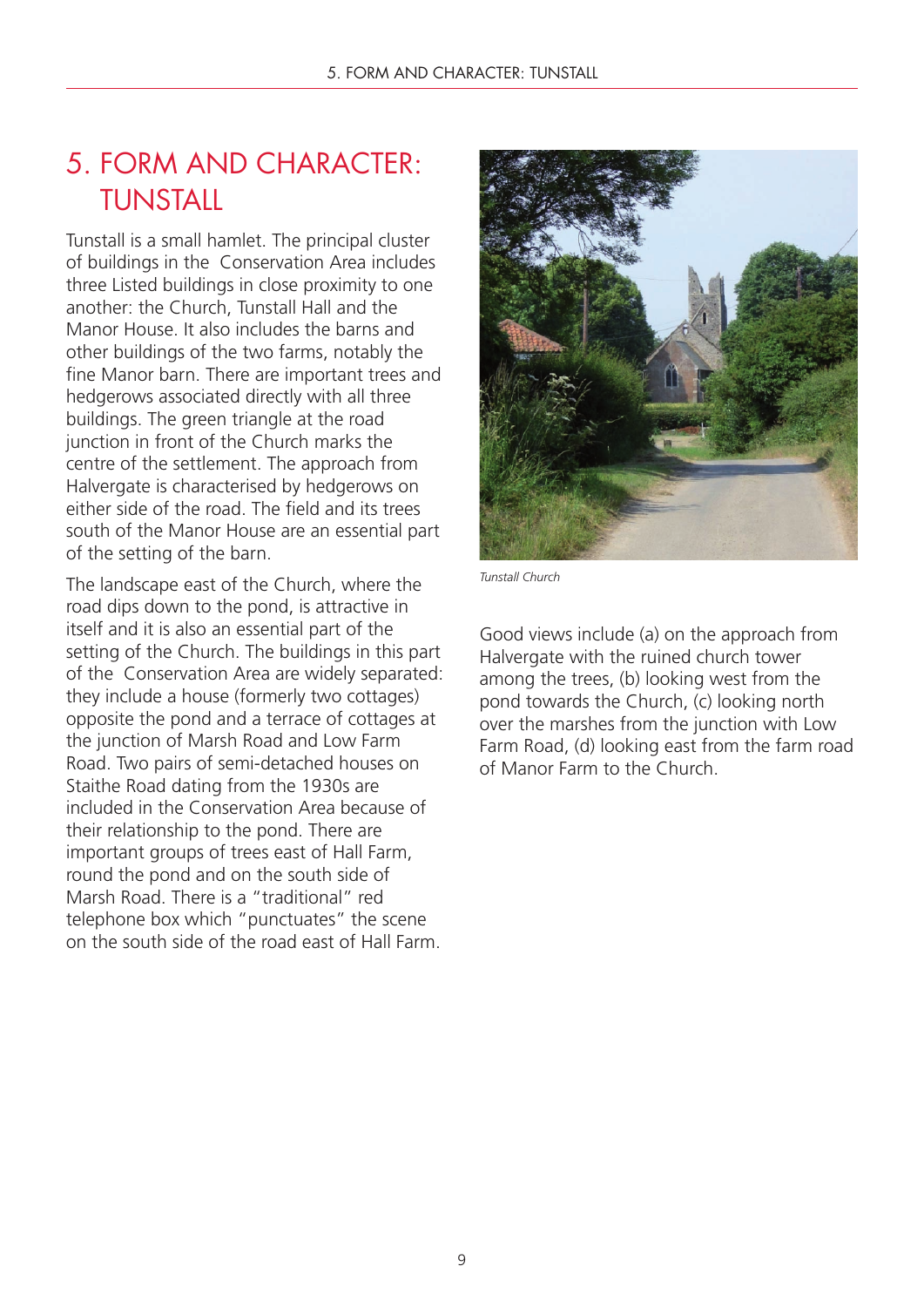### 6. TRADITIONAL MATERIALS

The particular character of both Halvergate and Tunstall owes a great deal to the use of a limited "palette" of building materials. Some of these are indigenous to the district (e.g.red bricks, red pantiles, thatch); some have traditionally been "imported" from other parts of Norfolk (e.g. flint, gault bricks); still others have been "imported" from further afield (e.g. stone and - since the nineteenth century slate). As one would expect, the "imported" materials are mostly confined to the more prestigious buildings (e.g. stone and flint for the Churches, gault brick and slate for the larger Georgian houses – Halvergate Hall, Halvergate House, The Rookery). But as time went on, hitherto expensive materials became commoner (e.g. slate on the Old Post Office). On the other hand, some previously cheap materials have now become very expensive. Thatch is a particular case in point because it has to be renewed from time to time - though usually only in part, provided it has been regularly maintained. In some cases thatch has been able to be renewed despite serious decay (e.g. the converted barns of Hall Farm and the barn at Whiteacres), in other cases it has been replaced by corrugated sheeting (e.g. on farm buildings) or tiles (this is likely to have been the case with many of the older cottages).

Ground surfacing materials are an important, but often forgotten, element in a village. In Halvergate and Tunstall public roads and footpaths are in general finished with tarmacadam (or asphalt), though there remain a number of rough non-surfaced tracks and paths. (e.g. by the Church). The further loss of surviving non-surfaced area would be regrettable. Some modern residential closes (e.g. Dawdy's Court) have roadways paved with concrete blocks in imitation of granite setts, which are reasonably convincing. Many newer houses have drives paved with imitation bricks, also made of concrete, or loose granite chippings - both suburban in character.

## 7. MODERN DEVELOPMENTS



The impact of modern developments on the overall character of Halvergate - its extent and the way it has eroded some of the open spaces in the village - has been referred to already. But equally significant is its design. Layout, building materials, architectural details, ground surfacing, boundary treatment, proportions, scale and, not least, the relationship with existing buildings and the landscape: all these are important factors. While some of the newer houses are in themselves well detailed (e.g. at The Street/Barker Road, Dawdy's Court, Penny Rise, Old Post Office Court), all the modern residential developments are essentially suburban in concept. with little attempt to fit the character of the village. Fresh architectural thinking, aimed at tailoring layout and design to suit the setting, is needed if new buildings are to enhance the character of the village.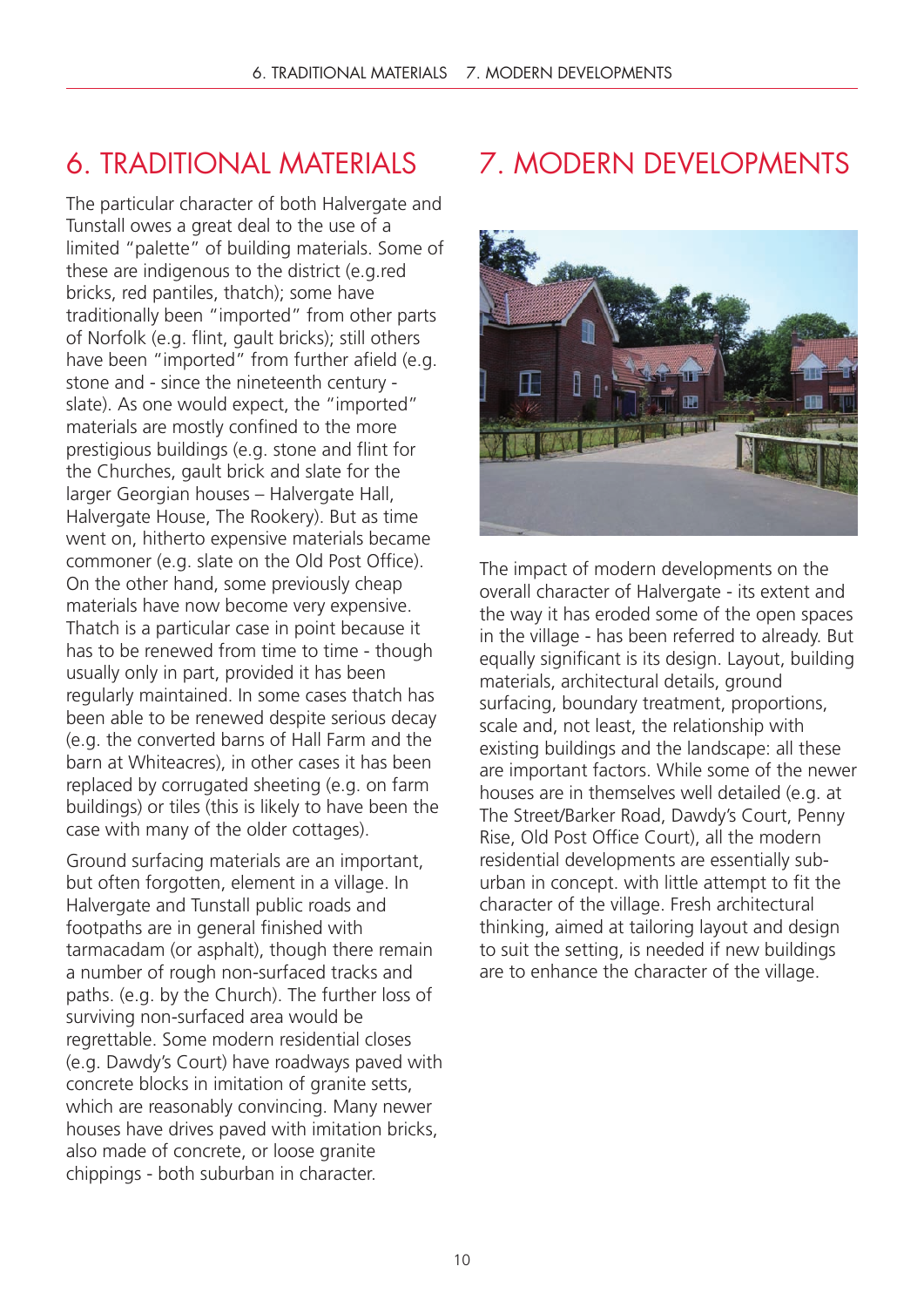### 8. THINGS WHICH DETRACT FROM THE CHARACTER OF **THE VILLAGE**

The character of an historic village can over time be all too easily eroded by an accumulation of minor details. Many examples of such details can be seen in Halvergate. Many are the result of repairs or improvements to old buildings. Others arise from new developments. They include:

- The demolition of traditional buildings (e.g. farm buildings at Dawdys Farm).
- The felling of important trees in association with new developments.
- Fencing of concrete posts and vertical boarding in prominent positions in new developments and conversions, where traditional brick walls would be more appropriate (e.g. to barn conversions Hall Farm, new developments at Old Post Office, by entrance to Old Hall Cottages, at Beechwood and adjoining The Red Lion).
- Poorly designed iron railings and gates. Good wrought iron work is now expensive and hard to come by: simple designs based on tradition tend to look best.
- Inappropriate replacement windows (e.g. top-hung windows masquerading as sliding sash window; fixed and opening sections arranged asymmetrically in casement windows; too narrow cills; windows set too far forward in their openings; PVC windows with wide frames replacing traditional wood windows with refined mouldings).
- Use on modern buildings of "traditional" building styles unrelated to the district (e.g. "half-timbering").
- Substandard modern outbuildings in prominent locations (e.g. shed with blue sheet roof east of Stone Cottage).

Decaying or derelict buildings in need of repair include:

- The outbuilding east of the Old Post Office.
- Cottage, outbuildings and wall west of The Laurels in Marsh Road.

Walls and railings in need of major or minor repair include:

- Garden wall at Halvergate House
- Railings to field east of War Memorial
- Wall in front of Churchyard
- Wall south of barn at Whiteacres

Site in need of appropriate landscaping:

• Small parcel of land west of Hall Cottages, The Street

Overhead cables, which can detract from the character of an historic village, are reasonably unobtrusive in Halvergate and Tunstall: the large number of trees and high hedgerows minimises their visual impact.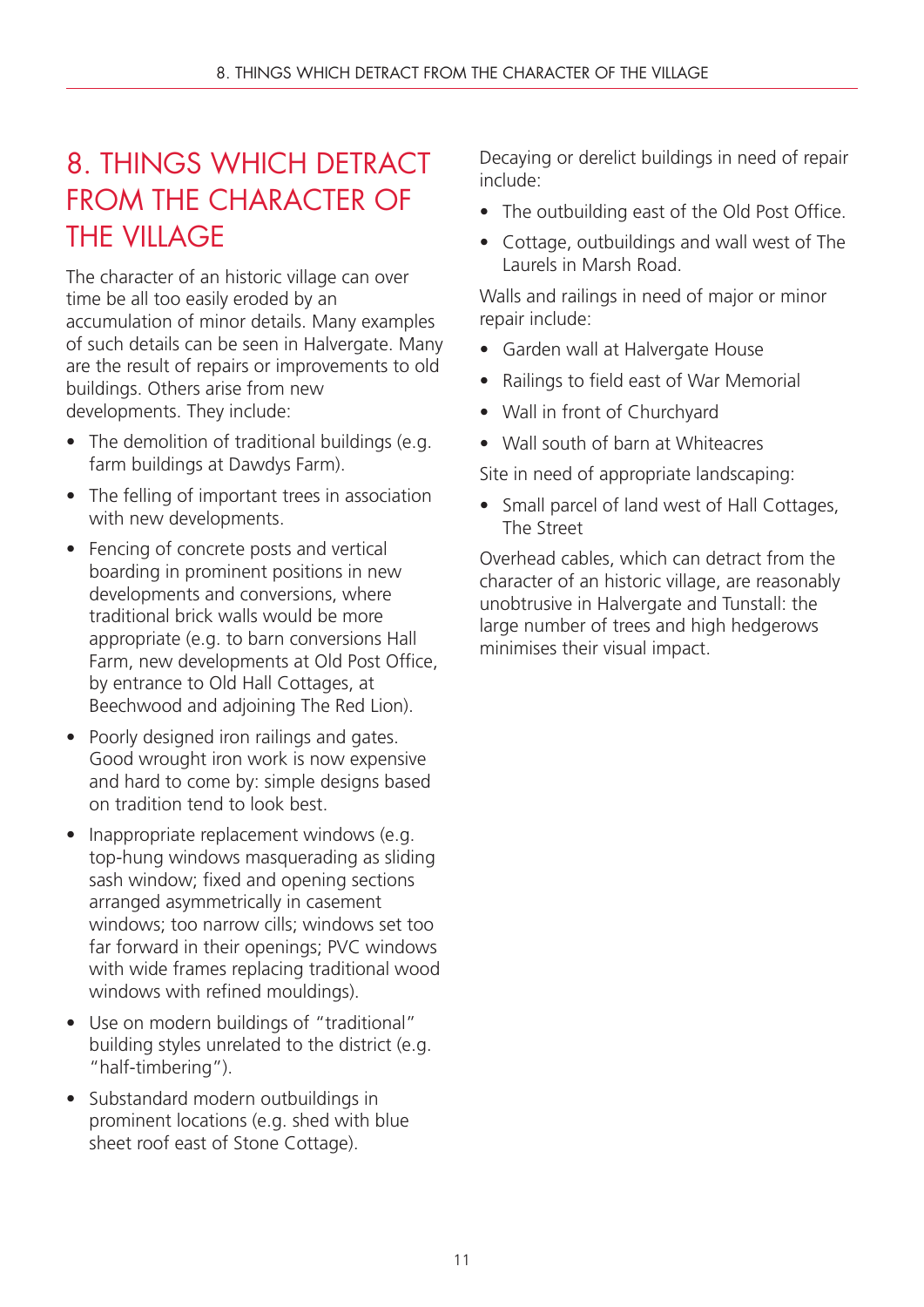### APPENDIX A

### **THE EFFECT OF DESIGNATION**

### **DESIGNATION**

Section 69, Planning (Listed Buildings and Conservation Areas) Act 1990 requires local authorities to identify Conservation Areas and to designate them after consultation with the Parish Councils concerned, statutory undertakers and with other interested bodies.

#### **PUBLIC PARTICIPATION**

Any application for permission to carry out development which affects the character or appearance of the Conservation Area must be publicly advertised on site and in the local press not less than 21 days before it is determined by the Local Planning Authority. This may in some cases apply to developments on the fringe or margins of the Conservation Area where it is considered the proposed development may affect the character or appearance of the Conservation Area.

### **DEVELOPMENT CONTROL**

#### **New Development**

The local planning authority, as a general rule. will require that all planning applications for building works are accompanied by detailed plans and drawings. These drawings should illustrate proposed elevations in relation to existing and adjoining buildings or their immediate surroundings.

The local planning authority must pay particular regard to the character of the Conservation Area and the possible effect any proposed development may have. Factors taken into consideration will be layout of buildings, scale, shape and form. A high standard of design and materials will also be expected. Peripheral elements such as design of walls, fences, planting and the visual effects of providing for vehicular traffic, e.g. access, parking areas, vision splays will similarly be considered.

It is desirable, therefore, that details of proposals should be discussed with Planning Control Officers or Conservation Officers at an early stage, preferably before submission of formal planning applications.

### **Alterations and Extensions/ Permitted Development**

The form of control relating to alterations and extensions differs between Listed and unlisted buildings within Conservation Areas. The Town & Country (General Permitted Development) Order 1995 permits, within certain limits, alterations or extensions to any building\* without the need to obtain specific planning consent. However, any proposal to alter or extend a Listed Building, within the limits of permitted development, requires Listed Building Consent if, in the opinion of the local planning authority, this would affect its character. Beyond the limits laid down in the Town & Country (General Permitted Development) Order 1995 both planning permission and Listed Building Consent will be required.

Owners of unlisted buildings can extend or alter their properties within the limits of permitted development without the need to obtain Listed Building Consent. In some situations such alterations or extensions can have a detrimental effect upon the visual amenity of the street scene and character of the Conservation Area.

The local authority would therefore encourage owners who wish to alter or extend their houses, to do so in a sympathetic manner. The authorities' Conservation Officers will be pleased to give advice on matters of design and use of materials.

Specific attention is drawn to the amendment of permitted development rights introduced by the Town and Country (General Permitted Development) Order 1995.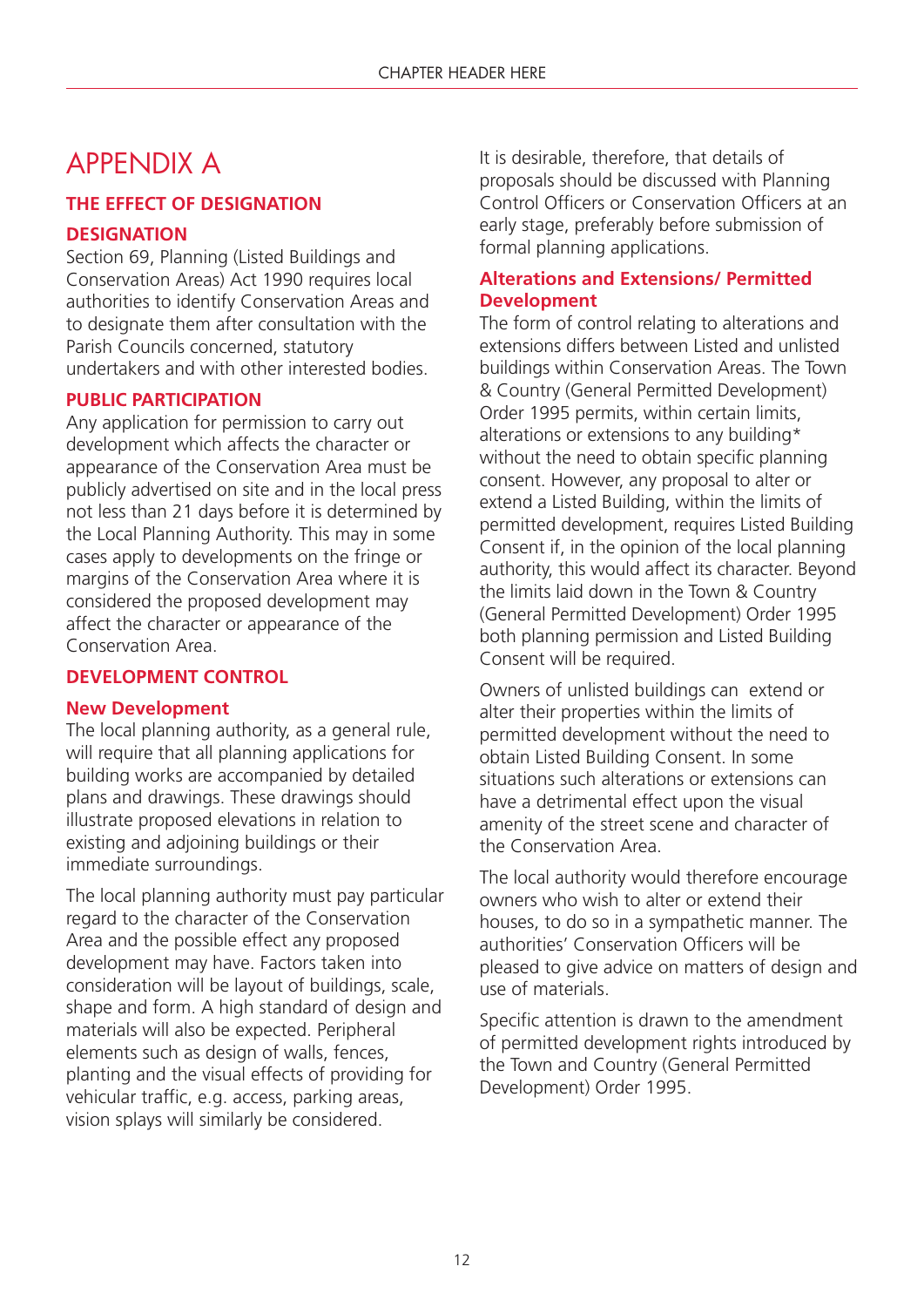"In Conservation Areas, roof extensions and external cladding to a dwellinghouse, are no longer classed as permitted development. Planning consent must therefore be obtained".

If the local authority is satisfied that in the interests of conservation it is necessary and expedient to bring under control any particular class or classes of 'permitted development', application may be made to the Department of the Environment, Transport and the Regions for a Direction under Article 4 of the Town and Country (General Permitted Development) Order 1995, for that purpose (see Section 5). In Halvergate in order to protect the character and appearance of the Broads landscape directions may be made which relate to waterways or the built environment.

\*building means in this case, a dwellinghouse Town and Country (General Permitted Development) Order 1995.

#### **Demolition**

With minor exceptions, no building within a Conservation Area may be demolished without the consent of the local planning authority. Additionally, demolition of a 'Listed Building' requires Listed Building Consent and the approval of the Secretary of State.

Where a building which is of particular importance in maintaining the character of a Conservation Area has been allowed to decay, the Secretary of State may direct a local authority to ensure that repairs necessary to make the building weatherproof are carried out.

#### **Tree Preservation**

It is an offence to fell, lop, top, cause wilful damage, destroy or remove a tree in a Conservation Area without first giving the local planning authority at least 6 weeks notice in writing. In that period, the authority may either seek to preserve the tree by serving a Tree Preservation Order in which case express consent then be obtained for any remedial work. If no such Order is served then work can proceed.

For trees which are already the subject of Tree Preservation Orders express consent of the local planning authority must be obtained before any remedial work is undertaken.

### DESIGN GUIDANCE / HEDGEROW LEGISLATION

#### **Window Replacements**

Window replacements are often the most serious threat to the appearance of our conservation areas and may even affect the value of properties.

The replacement of timber windows with PVCu is likely to result in several problems

- The material cannot reproduce profiles and detailing of traditional joinery
- The variety can destroy the visual harmony of the streetscene
- The material is not as easy and economic to repair as timber
- It does not have the biodegradable qualities of timber when redundant, creating an environmental land fill hazard.

NB: All complete window replacements are now required to achieve minimum insulation values – please consult the Building Control Section at Broadland District Council.

In the interests of conservation, local authorities are also empowered to relax the requirements under Building Control Regulations when considering proposals for the restoration or conversion of historic buildings.

Other repairs that can have a detrimental impact include:

- Alterations to roofing materials
- Inappropriate repointing techniques
- Inappropriate repointing materials
- Painting, rendering or cladding brickwork
- Removal of decorative architectural features such as stone or window surrounds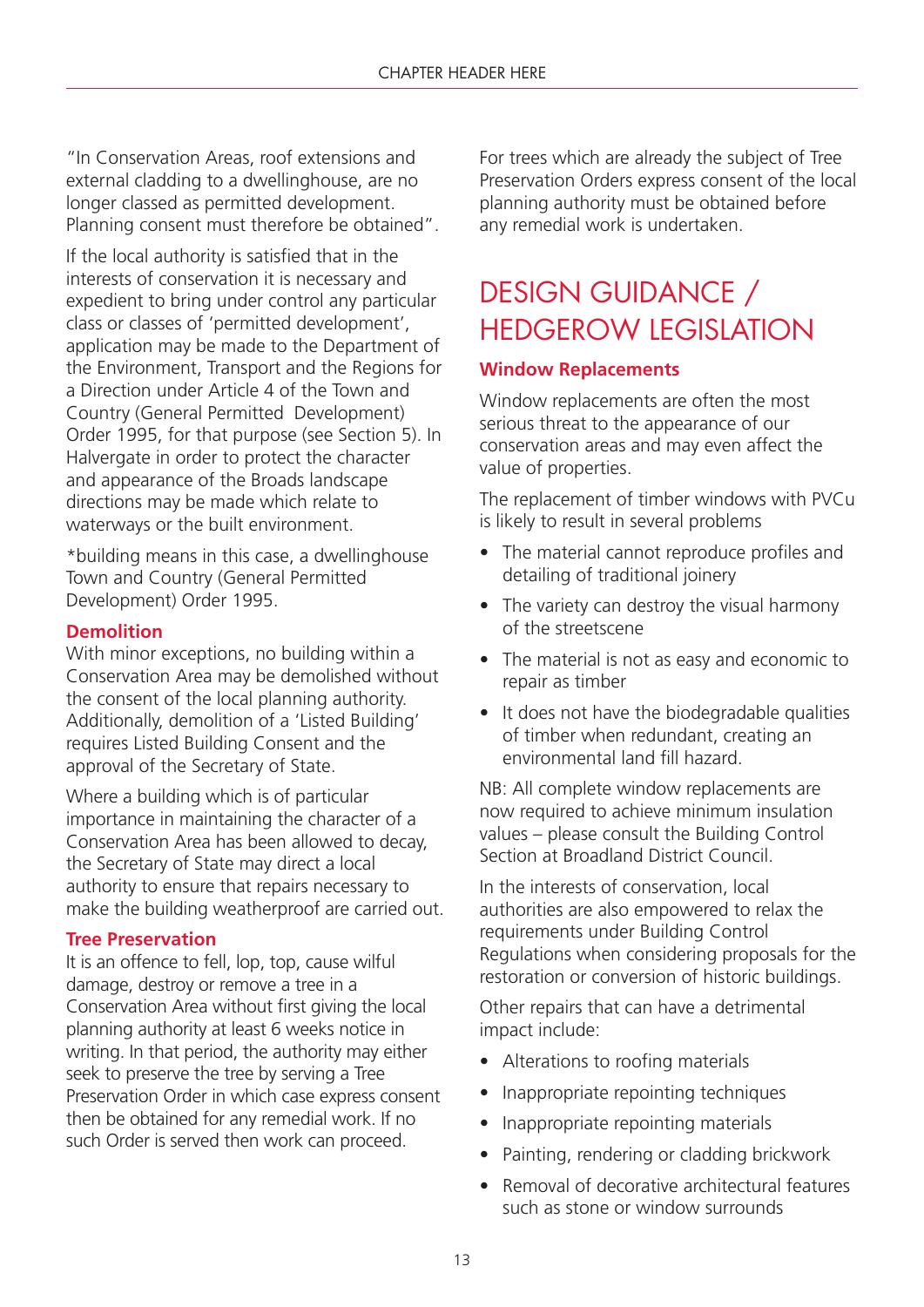• Installing modern plastic rainwater gutters and downpipes

Careful repairs are as important as major alterations and extensions.

### **Important Hedgerows**

Under the Hedgerow Regulations 1997 (S1 No.  $1160$ 

- It is against the law to remove most countryside hedgerows without permission.
- To get permission to remove a hedgerow you must notify your local planning authority.
- If the authority decide to prohibit removal of an important hedgerow, it must let you know within 6 weeks.
- If you remove a hedgerow without permission (whether it is important or not) you may face an unlimited fine, you may also have to replace the hedgerow.
- For further information regarding the hedgerow legislation see D.O.E. leaflet 'The Hedgerow Regulations – Your Questions Answered'.

### **Broads Authority**

Within the area of the Broads more specific policies which relate to safeguarding the quality and character of the Broadland landscape, particularly the Broads and waterways, are contained in the Broads Local Plan.

### **GRANTS**

Grant assistance may be available for both listed and unlisted buildings or structures which are of amenity value to the conservation area, both for repair and enhancement. Grants may also be available for tree work / planting. Contact the Conservation Section at Broadland District Council.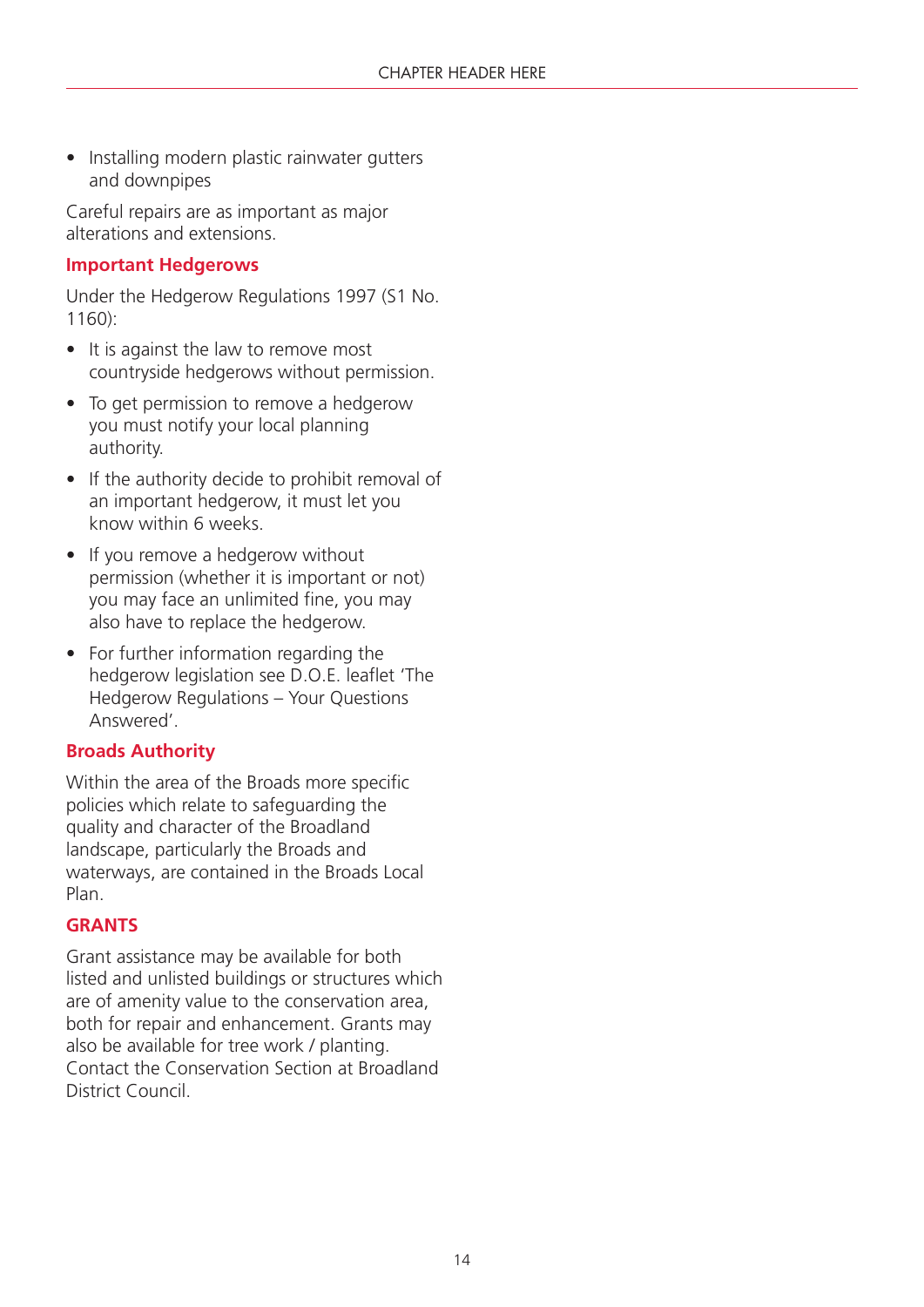### APPENDIX B: LISTED **BUILDINGS**

The following buildings in the Conservation Area are included in the current statutory List of Buildings of Special Architectural or Historic Interest compiled by the Secretary of State for the Environment in 1987. Detailed descriptions of these buildings can be found in the Department of the Environment's publication, which may be viewed at the Council's offices.

Ref. No. / Grade / Building

### **Halvergate**

4/56 I Church of St Peter and St Paul, The Street

4/57 I Former tower finial 22cm SW of SW nave buttress of Church

4/45 II Red Lion Public House, Marsh Road

4/49 II The Rookery, Sandhole Road

4/54 II Halvergate House and E and W Garden Walls, Squires Road

4/55 II Barn 50m N of Halvergate House, Squires Road [converted to residential use since Listing]

4/58 II Stone Cottage, The Street

4/59 II The Old Post Office, The Street

4/60 II Hall Farm Barn, 59 m S of War Memorial, The Street

[converted to residential use since Listing:"Swallow Barn"

and "Owl Barn"]

4/61 II Barn at Manor Farm, 61 m SE of War Memorial, The Street

[converted to residential use since Listing:"Harrier Barn"]

4/62 II Barn at Manor Farm, 30 m SE of War Memorial, The Street

[converted to residential use since Listing:"Horseshoe Barn" and "Chestnut Meadow Barn"]

4/63 II Halvergate Hall, The Street [entrance now from Wickhampton Rd.]

4/64 II Dawdys Farmhouse, The Street

### **Tunstall**

4/69 II\* Remains of Church of St Peter and St Paul, Tunstall Street

4/67 II Hall Farm House, Tunstall Street [formerly Listed as The Hall and Barn]

4/68 II Manor House, Tunstall Street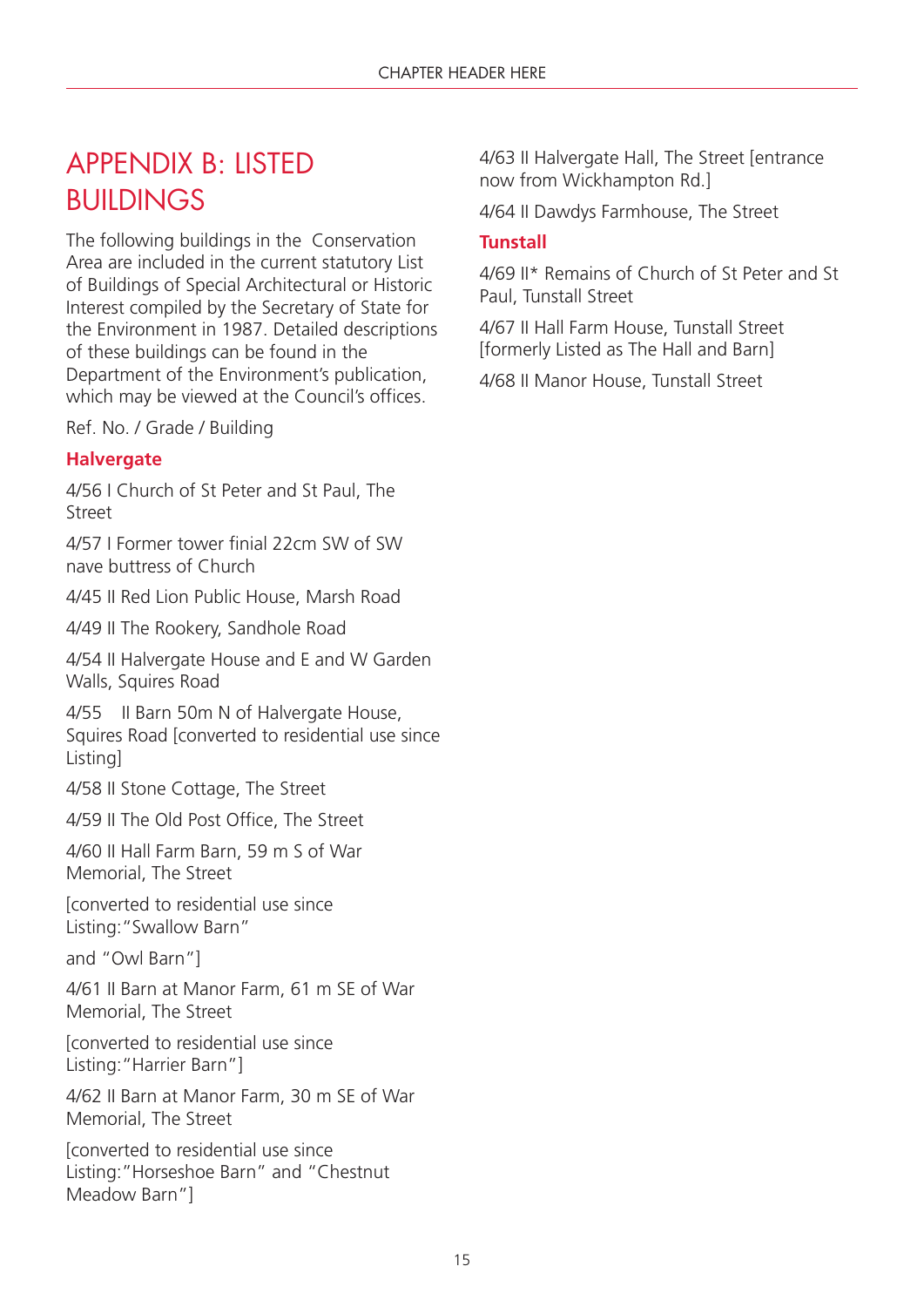### APPENDIX C: BUILDINGS OF INTEREST BUT NOT LISTED

The following buildings within the Conservation Areas, though not included in the statutory List of Buildings of Special Architectural or Historic Interest compiled by he Secretary of State, are nevertheless considered by the District Council to be of sufficient interest to warrant every effort being made to maintain their historic character. Some may merit being added to the statutory List: suggested possible additions to the List are marked with an asterisk (\*).

### **Halvergate**

- The Street, north side
- Crown House
- Church Cottage
- \* Church Lodge
- War Memorial
- Walls surrounding front garden to Old Post **Office**
- The Street, south side
- \*Beechwood House
- Outbuilding to Beechwood House
- Pond House
- Outbuilding to Pond House
- \*The Thatched House
- Blacksmiths Cottage
- Honeysuckle Cottage
- Cottage south of Honeysuckle Cottage
- Rose Cottage
- Wall north and east of Blacksmiths Cottage
- Outbuilding on east side of Hall Farm Close
- Wall surrounding former entrance to Halvergate Hall
- Old style telephone box
- Waycott Forge
- Victoria Cottages
- Sandhole Road
- Stables to The Rookery
- Tunstall Road
- Whiteacres
- Outbuildings to Whiteacres
- Barn north west of Whiteacres
- Squires Road
- Outbuildings west of Halvergate House
- Rose Cottage [? how far is this a re-build]
- Cottages east of Rose Cottage
- The White House
- Chapel Road
- Far End Cottage and adjoining cottages
- Wyands Corner (on track leading off Chapel Road)
- Cottage attached to west of Wyands Corner (on track as above)
- Brick Cottage (on track as above)
- Pair of cottages east of Stonechat Cottage (for tumbled gable)
- Crowes Farm
- Outbuildings to Crowes Farm
- Primitive Methodist Chapel
- Marsh Road, north side
- School Lodge Guest House (former school)
- Sunnyside
- World War II pill box
- World War II Home Guard observation post
- Marsh Road, south side
- Storrs
- Cottage, outbuildings and wall west of The Laurels
- The Old Cottage, Frogs Alley
- Cartref, Frogs Alley
- Wickhampton Road
- The Thatched Cottage
- The City, north side
- Sunny South
- Mallet House
- The City, south side
- Doubleridge
- The Cottage
- Ambleside

### **Tunstall**

- Barn at Manor House
- Outbuildings at Manor House
- Barn at Tunstall Hall
- Old style telephone box
- Pond Cottage
- Terrace of cottages at junction of Marsh Road and Low Farm Road